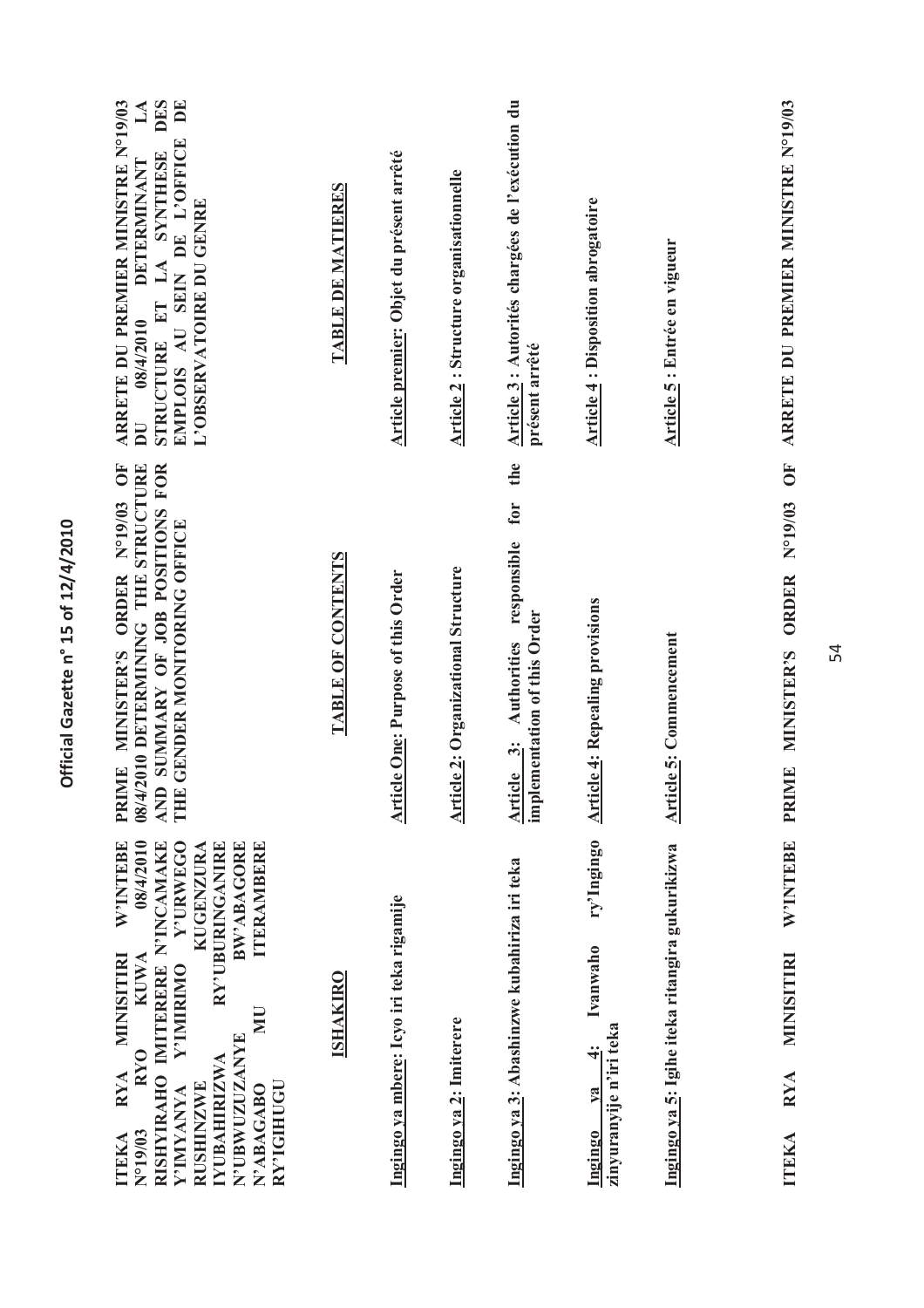| 08/4/2010<br>Y'URWEGO<br>RY'UBURINGANIRE<br>BW'ABAGORE<br><b>ITERAMBERE</b><br>RISHYIRAHO IMITERERE N'INCAMAKE<br>KUGENZURA<br><b>KUWA</b><br><b>V'IMIRIMO</b><br>N'UBWUZUZANYE<br><b>RYO</b><br><b>IYUBAHIRIZWA</b><br>RY'IGHUGU<br><b>RUSHINZWE</b><br>N'ABAGABO<br><b><i>NANNANNA</i></b><br>N°19/03 | SUMMARY OF JOB POSITIONS FOR<br>08/4/2010 DETERMINING THE STRUCTURE<br>GENDER MONITORING OFFICE<br><b>AND</b><br>THE                                                                     | DE<br>DES<br>$\mathbf{\Sigma}$<br>EMPLOIS AU SEIN DE L'OFFICE<br>LA SYNTHESE<br><b>DETERMINANT</b><br>L'OBSERVATOIRE DU GENRE<br>STRUCTURE ET<br>08/4/2010<br>$\overline{\mathbf{D}}$ |
|---------------------------------------------------------------------------------------------------------------------------------------------------------------------------------------------------------------------------------------------------------------------------------------------------------|------------------------------------------------------------------------------------------------------------------------------------------------------------------------------------------|---------------------------------------------------------------------------------------------------------------------------------------------------------------------------------------|
| Minisitiri w'Intebe,                                                                                                                                                                                                                                                                                    | Prime Minister,<br>The I                                                                                                                                                                 | Le Premier Ministre,                                                                                                                                                                  |
| Rwanda ryo kuwa 04 Kamena 2003 nk'uko<br>Ashingiye ku Itegeko Nshinga rya Repubulika y'u<br>ryavuguruwe kugeza ubu, cyane cyane mu<br>ngingo zaryo iya 118, iya 119, iya 120, iya 121<br>iya 185 n'iya 201;                                                                                             | Pursuant to the Constitution of 4 June 2003 of the<br>Republic of Rwanda as amended to date especially<br>in its Articles 118, 119, 120, 121, 185 and 201;                               | Vu la Constitution de la République du Rwanda<br>du 04 juin 2003, telle que révisée à ce jour,<br>spécialement en ses articles 118, 119, 120, 121,<br>185 et 201;                     |
| Ashingiye ku Itegeko n° 51/2007ryo kuwa<br>imiterere<br>n'imikorere y'Urwego Rushinzwe Kugenzura<br>ry'Uburinganire n'Ubwuzuzanye<br>Abagabo mu Iterambere<br>ry'lgihugu, cyane cyane mu ngingo yaryo ya 26;<br>inshingano,<br>rigena<br>$n^{\prime}$<br>Iyubahirizwa<br>bw'Abagore<br>20/09/2007       | Pursuant to the Law n° 51/2007 of 20/09/200<br>functioning of the Gender Monitoring Office in<br>determining the responsibilities, organization and<br>Rwanda, especially in Article 26; | missions, organisation et fonctionnement de<br>l'Observatoire du Genre au Rwanda, spécialement<br>Vu la Loi n° 51/2007du 20/09/2007 portant<br>en son Article 26;                     |
| Ashingiye ku Itegeko n° 22/2002 ryo kuwa<br>9/7/2002 rishyiraho Stati rusange igenga abakozi<br>ba Leta n' Inzego z'Imirimo ya Leta;                                                                                                                                                                    | Pursuant to Law $n^{\circ}$ 22/2002 of 09/07/2002 on<br>General Statutes for Rwanda Public Service;                                                                                      | Vu la loi n°22/2002 du 9/7/2002 portant Statut<br>Général de la Fonction Publique Rwandaise                                                                                           |
| Bisabwe na Minisitiri w'Abakozi ba Leta<br>n'Umurimo;                                                                                                                                                                                                                                                   | On proposal by the Minister of Public Service and<br>Labour;                                                                                                                             | Sur proposition du Ministre de la Fonction<br>Publique et du Travail;                                                                                                                 |
| kuwa<br>16/12/2009 imaze kubisuzuma no kubyemeza,<br>vateranye<br>y'Abaminisitiri<br>Inama                                                                                                                                                                                                              | consideration and approval by the Cabinet in<br>its session of $16/12/2009$ ;<br>After                                                                                                   | Après examen et adoption par le Conseil des<br>Ministres en sa séance du 16/12/2009;                                                                                                  |
| ATEGETSE:                                                                                                                                                                                                                                                                                               | EBY ORDERS:<br>HER                                                                                                                                                                       | <b>ARRETE</b>                                                                                                                                                                         |

55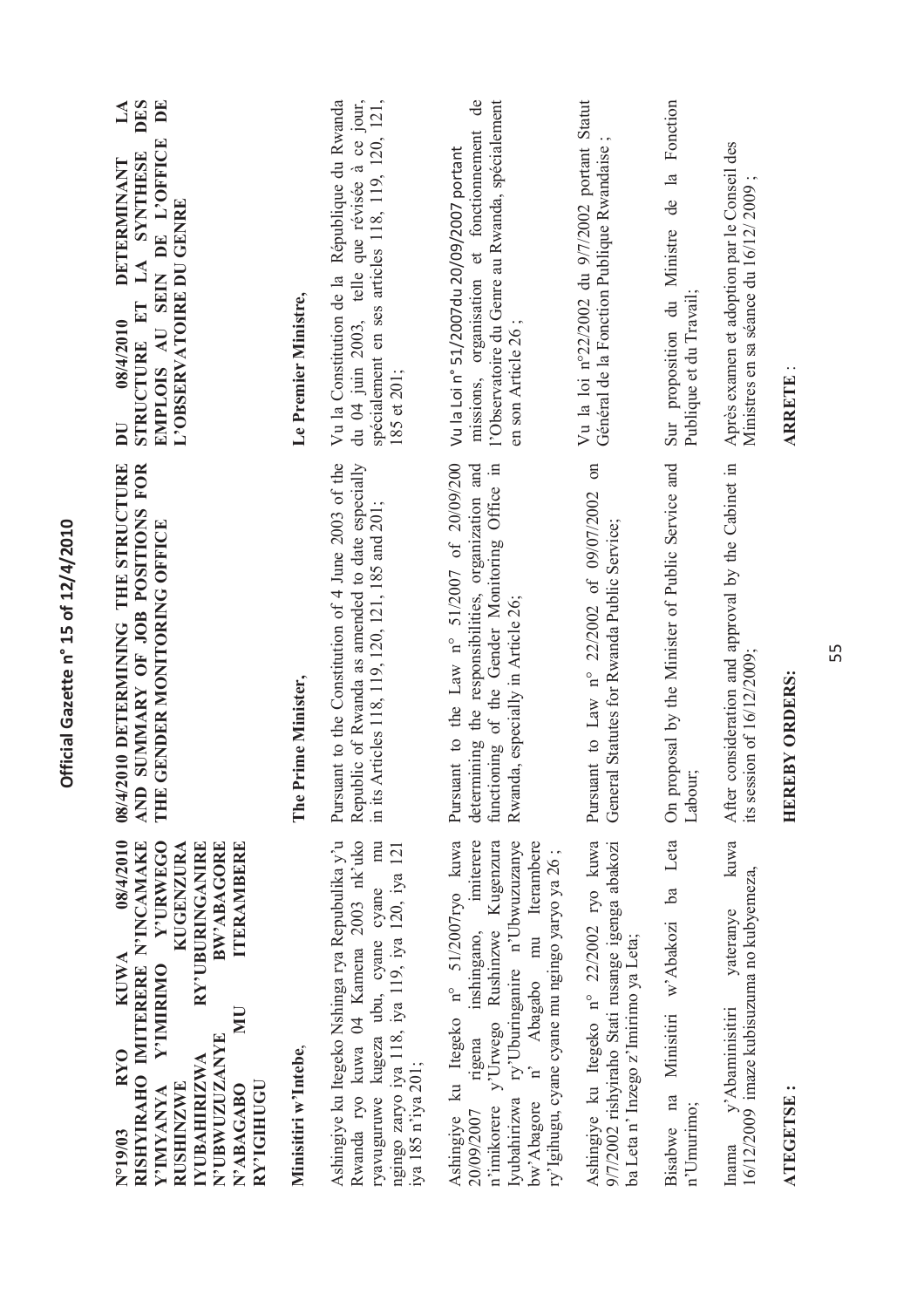| Ingingo ya mbere: Icyo iri teka rigamije                                                                                                                                                                         | <b>Article One: Purpose of this Order</b>                                                                                                    | Article premier: Objet du présent arrêté                                                                                               |
|------------------------------------------------------------------------------------------------------------------------------------------------------------------------------------------------------------------|----------------------------------------------------------------------------------------------------------------------------------------------|----------------------------------------------------------------------------------------------------------------------------------------|
| Iri teka rigena imiterere n'incamake y'imyanya<br>Kugenzura<br>ry'Uburinganire n'Ubwuzuzanye<br>Iterambere<br>$y'$ imirimo $y'U$ rwego Rushinzwe<br>mu<br>n'Abagabo<br>Iyubahirizwa<br>bw'Abagore<br>ry'Igihugu. | Order shall determine the structure and the<br>summary of job positions for the Gender Monitoring<br>Office.<br>This                         | de<br>de l'Office<br>Le présent arrêté détermine la structure et<br>synthèse des emplois<br>l'Observatoire du Genre.<br>$\overline{a}$ |
| Ingingo ya 2: Imiterere                                                                                                                                                                                          | Article 2: Organizational structure                                                                                                          | <b>Article 2: Structure organisationnelle</b>                                                                                          |
|                                                                                                                                                                                                                  |                                                                                                                                              | La structure organisationnelle de l'Office de                                                                                          |
| Urwego Rushinzwe Kugenzura Iyubahirizwa<br>ry'Uburinganire n'Ubwuzuzanye bw'Abagore n'<br>Abagabo mu Iterambere ry'Igihugu rugizwe<br>n'inzego z'imirimo zikurikira:                                             | structure of the $\kappa$ Gender<br>Monitoring Office » is based on the following job<br>organization<br>positions:<br>The                   | l'Observatoire du Genre est basée sur les postes<br>d'emplois suivants :                                                               |
|                                                                                                                                                                                                                  |                                                                                                                                              | Le Cabinet de l'Observateur en Chef du                                                                                                 |
| 1. Ibiro by'Umugenzuzi Mukuru ushinzwe<br>uburinganire;                                                                                                                                                          | The Office of the Chief Gender Monitor;<br>$\equiv$                                                                                          | Le Cabinet de l'Observateur en Chef Adjoint<br>Genre;<br>$\overline{\Omega}$                                                           |
| 2. Ibiro by'Umugenzuzi Mukuru Wungirije<br>n'Iterambere<br>ushinzwe uburinganire                                                                                                                                 | The Office of the Deputy Chief Gender<br>Monitor in charge of Gender Promotion;<br>$\overline{\mathcal{M}}$                                  | du genre chargé de la promotion du Genre;                                                                                              |
| ry'Uburinganire;                                                                                                                                                                                                 |                                                                                                                                              | Le Cabinet de l'Observateur en Chef Adjoint<br>$\dot{\epsilon}$                                                                        |
| Ibiro by'Umugenzuzi Mukuru Wungirije<br>Kurwanya<br>$\mathbb{R}$<br>$\overline{a}$<br>uburinganire<br>ushinzwe<br>$\sim$                                                                                         | The Office of the Deputy Chief Gender<br>Monitor in charge of Fighting against<br>Injustice and Gender Based Violence;<br>$\sim$             | du Genre chargé de combattre contre<br>l'injustice et la violence basées sur le Genre;                                                 |
| bishingiye<br>Akarengane n'Ihohoterwa<br>gitsina;                                                                                                                                                                |                                                                                                                                              | Secrétariat Exécutif;                                                                                                                  |
| Jbunyamabanga Nshingwabikorwa;<br>4.                                                                                                                                                                             | Executive Secretariat;<br>$\overline{4}$                                                                                                     | Pool des Experts;<br>$\ddot{o}$                                                                                                        |
| Ubuyobozi bw'Ubutegetsi n'Imari.<br>Itsinda ry'Impuguke;                                                                                                                                                         | Administration and & Finance Unit.<br>Pool of Experts;<br>$\circ$                                                                            | Unité d'Administration et Finances.                                                                                                    |
|                                                                                                                                                                                                                  |                                                                                                                                              | L'Organigramme de l'Office de l'Observatoire du                                                                                        |
| Imbonerahamwe y' Inzego z 'Imirimo z'Urwego<br>bw'Abagore<br>Iyubahirizwa<br>ry'Uburinganire n'Ubwuzuzanye<br>Kugenzura<br>Rushinzwe                                                                             | The Gender Monitoring Office Organizational Chart<br>the summary of job positions are respectively in<br>annex I and II of this Order<br>and | sont<br>respectivement en annexe I et II du présent arrêté.<br>Genre et la synthèse des emplois                                        |
| ry'Igihugu,<br>n'Incamake by' Imyanya y'imirimo biboneka ku<br>mugereka wa I n'uwa II y'iri teka.<br>mu Iterambere<br>n'Abagabo                                                                                  |                                                                                                                                              |                                                                                                                                        |

Official Gazette n° 15 of 12/4/2010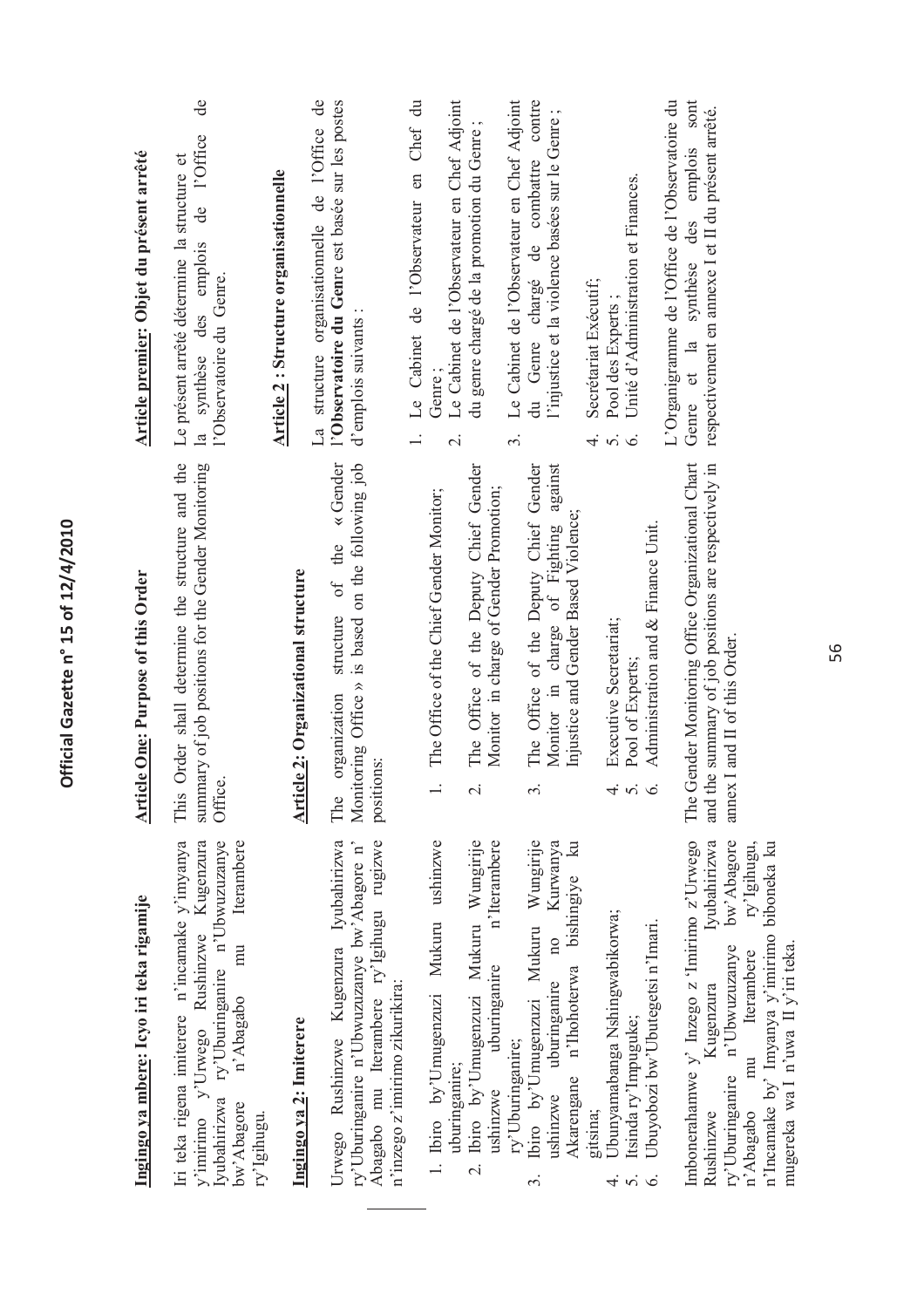| Ingingo ya 3: Abashinzwe kubahiriza iri teka                                                                                                                                            | the<br>Article 3: Authorities responsible for<br>implementation of this Order                                                                                                                              | Article 3 : Autorités chargées de l'exécution du<br>présent arrêté                                                                                                                                                                                        |
|-----------------------------------------------------------------------------------------------------------------------------------------------------------------------------------------|------------------------------------------------------------------------------------------------------------------------------------------------------------------------------------------------------------|-----------------------------------------------------------------------------------------------------------------------------------------------------------------------------------------------------------------------------------------------------------|
| w'Imari<br>w'Abakozi ba Leta n'Umurimo,<br>n'Iterambere<br>n'Igenamigambi bashinzwe kubahiriza iri teka.<br>na Minisitiri<br>w'Uburinganire<br>ry'Umuryango<br>Minisitiri<br>Minisitiri | Minister of Public Service and Labour, the<br>Minister of Gender and Family Promotion and the<br>Minister of Finance and Economic Planning are<br>responsible for the implementation of this Order.<br>The | $\frac{1}{\sqrt{2}}$<br>Le Ministre de la Fonction Publique et du Travail,<br>le Ministre du Genre et de la Promotion de la<br>Famille et le Ministre des Finances et de la<br>sont charges<br>Planification Economique<br>l'exécution du présent arrêté. |
| ry'Ingingo<br>Ivanwaho<br>zinyuranyije n'iri teka<br>$\div$<br>$va$<br>Ingingo                                                                                                          | <b>Article 4: Repealing Provisions</b>                                                                                                                                                                     | <b>Article 4: Disposition abrogatoire</b>                                                                                                                                                                                                                 |
| zinyuranyije naryo zivanweho.                                                                                                                                                           | Ingingo zose z'amateka abanziriza iri kandi All prior provisions contrary to this Order are<br>hereby repealed.                                                                                            | Toutes les dispositions antérieures contraires au<br>présent arrêté sont abrogées.                                                                                                                                                                        |
| Ingingo ya 5: Igihe iteka ritangira gukurikizwa                                                                                                                                         | <b>Article 5: Commencement</b>                                                                                                                                                                             | <b>Article 5: Entrée en vigueur</b>                                                                                                                                                                                                                       |
| Iri teka ritangira gukurikizwa ku munsi<br>ritangarijweho mu Igazeti ya Leta ya Repubulika<br>y'u Rwanda.                                                                               | Order shall come into force on the date of its<br>publication in the Official Gazette of the Republic<br>of Rwanda.<br>This                                                                                | Le présent arrêté entre en vigueur le jour de sa<br>publication au Journal Officiel de la République<br>du Rwanda.                                                                                                                                        |
| Kigali kuwa 08/4/2010                                                                                                                                                                   | Kigali on 08/4/2010                                                                                                                                                                                        | Kigali le 08/4/2010                                                                                                                                                                                                                                       |
|                                                                                                                                                                                         |                                                                                                                                                                                                            |                                                                                                                                                                                                                                                           |

Official Gazette n° 15 of 12/4/2010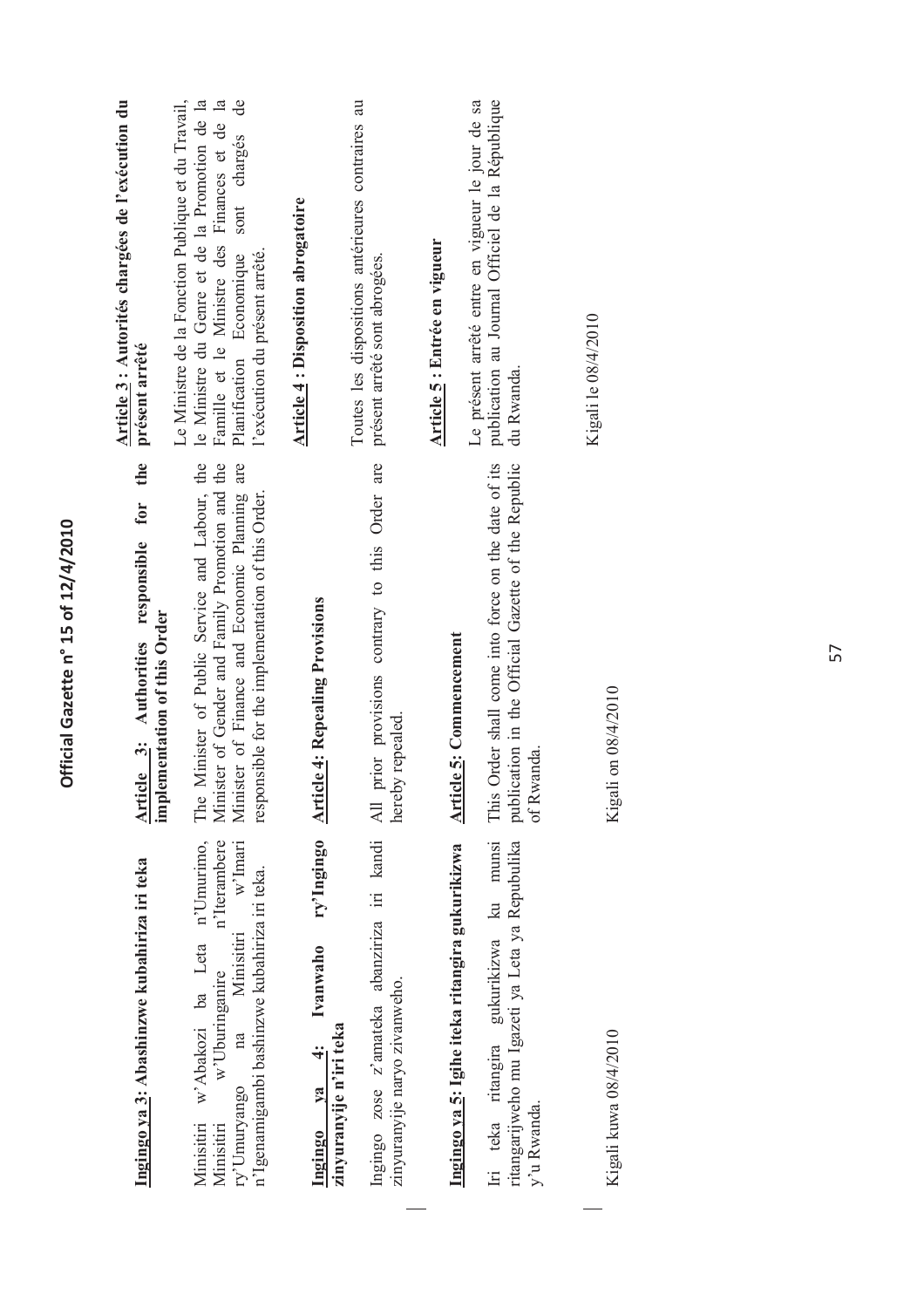| (se)                                 | <b>MAKUZA Bernard</b><br>Premier Ministre    | (se) | Ministre de la Fonction Publique et du Travail<br><b>MUREKEZI Anastase</b> | Vu et scellé du Sceau de la République :               | (se)                 | Ministre de la Justice/Garde des Sceaux<br><b>KARUGARAMA Tharcisse</b> |  |
|--------------------------------------|----------------------------------------------|------|----------------------------------------------------------------------------|--------------------------------------------------------|----------------------|------------------------------------------------------------------------|--|
| (se)                                 | <b>MAKUZA Bernard</b><br>Prime Minister      | (sé) | Minister of Public Service and Labour<br><b>MUREKEZI Anastase</b>          | Seen and sealed with the Seal of the Republic:         | (se)                 | Minister of Justice/ Attorney General<br>KARUGARAMA Tharcisse          |  |
| $(\hat{\mathbf{s}}\hat{\mathbf{e}})$ | <b>MAKUZA Bernard</b><br>Minisitiri w'Intebe | (sé) | Minisitiri w'Abakozi ba Leta n'Umurimo<br><b>MUREKEZI Anastase</b>         | Bibonywe kandi bishyizweho Ikirango cya<br>Repubulika: | $(\hat{\mathbf{s}})$ | Minisitiri w'Ubutabera/Intumwa Nkuru ya Leta<br>KARUGARAMA Tharcisse   |  |

Official Gazette n° 15 of 12/4/2010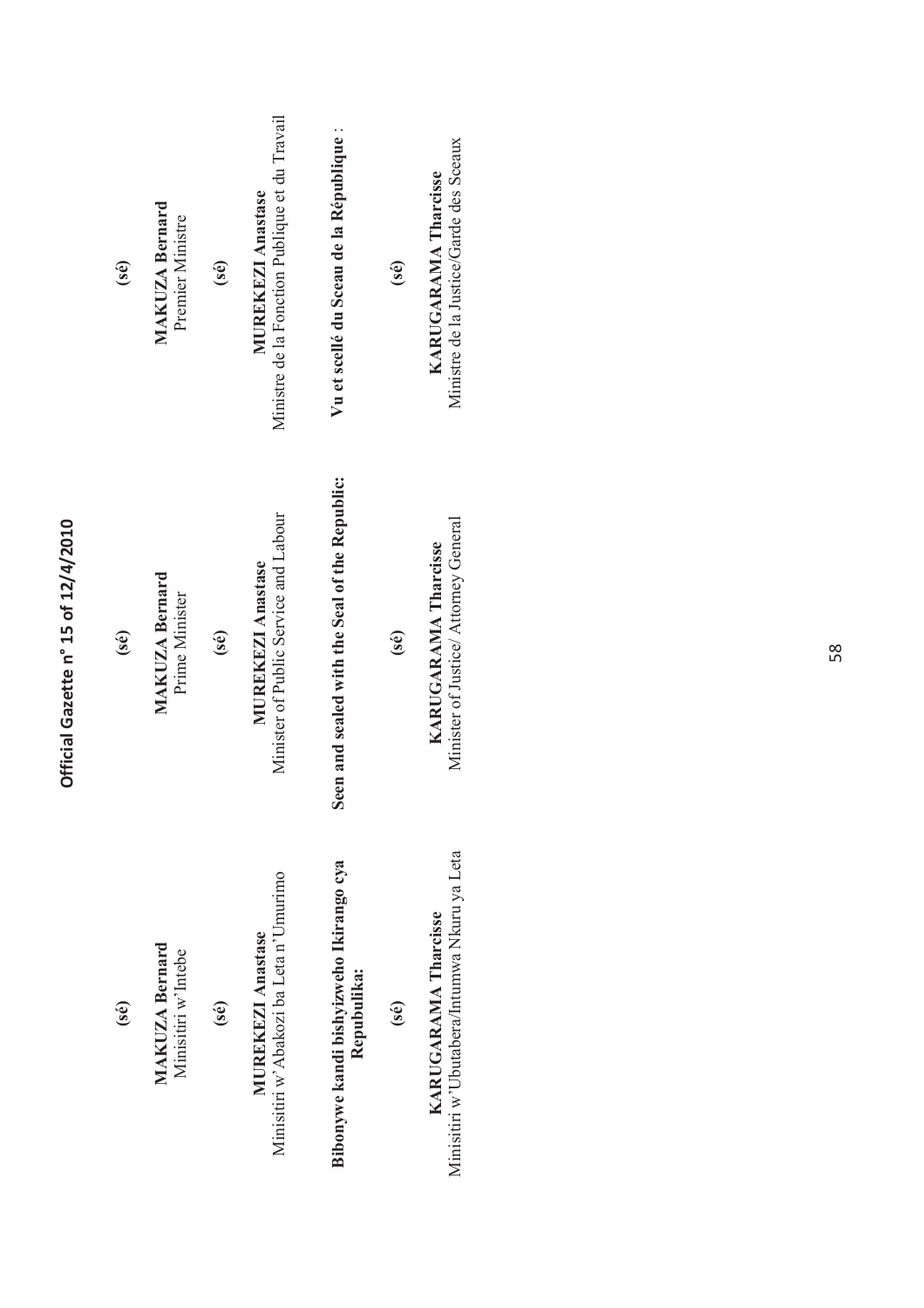|                                                                                                                                            | N'ABAGABO IMBONERAHAMWE Y'IMYANYA Y'IMIRIMO |                                                                                                                       |                       |
|--------------------------------------------------------------------------------------------------------------------------------------------|---------------------------------------------|-----------------------------------------------------------------------------------------------------------------------|-----------------------|
| Urwego                                                                                                                                     | Umurimo                                     | Umwanya w'Umurimo                                                                                                     | Umubare               |
| Ibiro by'Umugenzuzi Mukuru wa                                                                                                              | i Mukuru wa Gender<br>Umugenzuz             | Umugenzuzi Mukuru wa Gender                                                                                           |                       |
| Gender                                                                                                                                     | Umujyanama muri Gender                      | Umujyanama muri Gender                                                                                                |                       |
|                                                                                                                                            | Umunyamabanga                               | Umunyamabanga                                                                                                         |                       |
|                                                                                                                                            |                                             | Igiteranyo                                                                                                            | 3                     |
| Wungirije Ushinzwe guteza imbere<br>Ibiro by'Umugenzuzi wa Gender                                                                          | Mukuru wa Gender Wungirije<br>Umugenzuzi    | Umugenzuzi Mukuru wa Gender Wungirije<br>Ushinzwe Iguteza imbere Uburinganire                                         |                       |
| Uburinganire                                                                                                                               | Umunyamabanga                               | Administrative Assistant                                                                                              |                       |
|                                                                                                                                            |                                             | Igiteranyo                                                                                                            | $\mathbf{z}$          |
| Gender<br><b>Bishingiye</b><br>Kurwanya<br>W2<br>n'Ihohoterwa<br>Ushinzwe<br>by'Umugenzuzi<br>Akarengane<br>Wungirije<br>Ibir <sub>0</sub> | Umugenzuzi Mukuru wa Gender Wungirije       | Wungirije Ushinzwe Kurwanya Akarengane<br>Ibiro by'Umugenzuzi Mukuru wa Gender<br>n'Ihohoterwa Bishingiye kuri Gender |                       |
| kuri Gender                                                                                                                                | Umunyamabanga                               | Umunyamabanga                                                                                                         |                       |
|                                                                                                                                            |                                             | Igiteranyo                                                                                                            | $\mathbf{\mathbf{C}}$ |
| Ubunyamabanga Nshingwabikorwa                                                                                                              | Umunyamabanga Nshingwabikorwa               | Umunyamabanga Nshingwabikorwa                                                                                         |                       |
|                                                                                                                                            | Umujyanama mu by'Amategeko                  | Umujyanama mu by'Amategeko                                                                                            |                       |
|                                                                                                                                            | Amasoko ya Leta                             | Umukozi ushinzwe Amasoko ya Leta                                                                                      |                       |
|                                                                                                                                            | bi no Gukurikirana Ibikorwa<br>Igenamigam   | Umukozi ushinzwe Igenamigambi no<br>Gukurikirana Ibikorwa                                                             |                       |
|                                                                                                                                            | Umunyamabanga                               | Umunyamabanga                                                                                                         |                       |
|                                                                                                                                            |                                             | Sub-total                                                                                                             | m                     |

## URWEGO RUSHINZWE IYUBAHIRIZWA RY'UBURINGANIRE N'UBWUZUZANYE BW'ABAGORE **URWEGO RUSHINZWE IYUBAHIRIZWA RY'UBURINGANIRE N'UBWUZUZANYE BW'ABAGORE**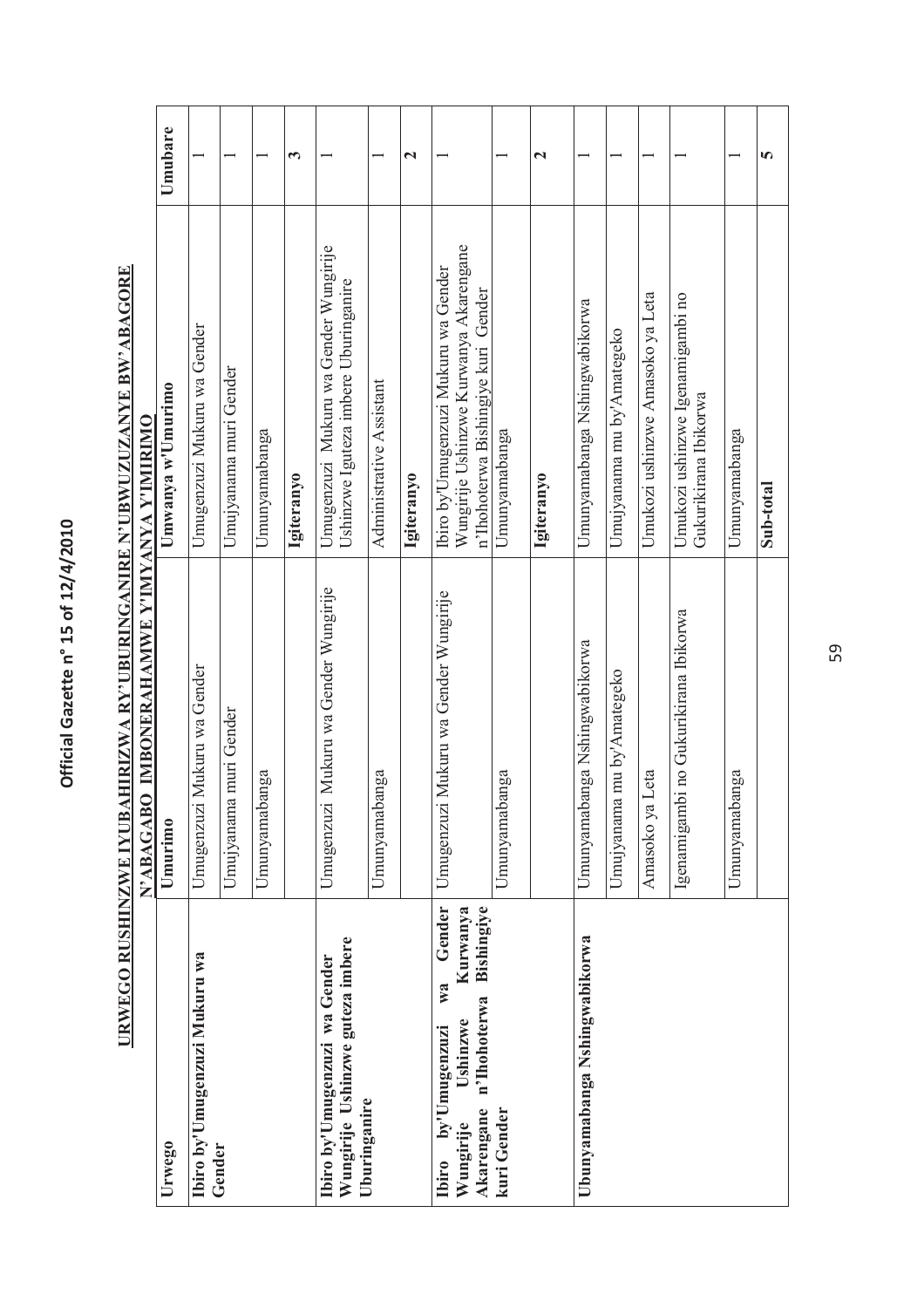| ı      |
|--------|
| ž      |
|        |
|        |
|        |
|        |
|        |
|        |
|        |
| t<br>j |
|        |
| Ľ      |
| ì      |
|        |
| 。<br>2 |
|        |
|        |
| ۱      |
|        |
|        |
|        |
|        |
|        |
|        |
|        |
|        |
|        |
|        |
|        |
|        |
|        |

| Itsinda ry'Impuguke                       | Umuhuzabikorwa                       | Umuhuzabikorwa                                        |                 |
|-------------------------------------------|--------------------------------------|-------------------------------------------------------|-----------------|
|                                           | Inzobere mu by'Uburinganire          | Umukozi Ushinzwe Imiyoborere n'Amategeko              | $\mathbf{\sim}$ |
|                                           |                                      | Umukozi Ushinzwe Imibereho myiza                      | $\mathbf{\sim}$ |
|                                           |                                      | Umukozi Ushinzwe Ubukungu                             | $\mathcal{C}$   |
|                                           | iyubahirizwa rya Gender<br>Kugenzura | Umukozi ushinzwe Kugenzura iyubahirizwa rya<br>Gender |                 |
|                                           | & isomero<br>Itumanaho d             | Umukozi ushinzwe Itumanaho n'Isomero                  |                 |
|                                           | "ICT/Data Base Management"           | Umukozi ushinzwe "ICT/Data Base<br>Management"        |                 |
|                                           |                                      | Igiteranyo                                            | $\mathbf{10}$   |
| Ubuyobozi Bushinzwe Imari<br>n'Ubutegetsi | Umuyobozi                            | Umuyobozi w'Ishami rishinzwe Imari<br>n'Ubutegetsi    |                 |
|                                           | Gucunga Abakozi n'Ibikoresho         | Umukozi ushinzwe Gucunga Abakozi<br>n'Ibikoresho      |                 |
|                                           | Gucunga Umutungo                     | Umukozi ushinzwe Gucunga Umutungo                     |                 |
|                                           | <b>Ibaruramari</b>                   | Umukozi ushinzwe Ibaruramari                          |                 |
|                                           | Ubunyamabanga Rusange                | Umukuru w'Ubunyamabanga Rusange                       |                 |
|                                           |                                      | Igiteranyo                                            | n               |
| <b>IGITERANYO</b>                         |                                      | Igiteranyo Rusange                                    | 27              |
|                                           |                                      |                                                       |                 |

Bibonywe kugira ngo bishyirwe ku mugereka w'Iteka rya Ministiri w'Intebe n°19/03 ryo kuwa 08/4/2010 rishyiraho Imiterere n'Incamake y'Imyanya Bibonywe kugira ngo bishyirwe ku mugereka w'Iteka rya Ministiri w'Intebe n°19/03 ryo kuwa 08/4/2010 rishyiraho Imiterere n'Incamake y'Imyanya

y'imirino y'Urwego rushinzwe kugenzura Uburinganire n'Ubwuzuzanye bw'Abagore n'Abagabo<br>Seen to be annexed to the Prime Minister's Order n°19/03 of 08/4/2010 determining the structure and the summary of job positions for th Seen to be annexed to the Prime Minister's Order n°19/03 of 08/4/2010 determining the structure and the summary of job positions for the Gender Monitoring y'imirimo y'Urwego rushinzwe kugenzura Uburinganire n'Ubwuzuzanye bw'Abagore n'Abagabo

Office<br>Vu pour être annexé à l'Arrêté du Premier Ministre n°19/03 du 08/4/2010 déterminant la structure et la synthèse des emplois de l'Office de<br>l'Observatoire du Genre Vu pour être annexé à l'Arrêté du Premier Ministre n°19/03 du 08/4/2010 déterminant la structure et la synthèse des emplois de l'Office de l'Observatoire du Genre

Kigali kuwa 08/4/2010

Kigali kuwa 08/4/2010 Kigali, on 08/4/2010 Kigali, on 08/4/2010 Kigali, on 08/4/2010 Kigali, le 08/4/2010 Kigali, le 08/4/2010 Kigali, on 08/4/2010

Kigali, le 08/4/2010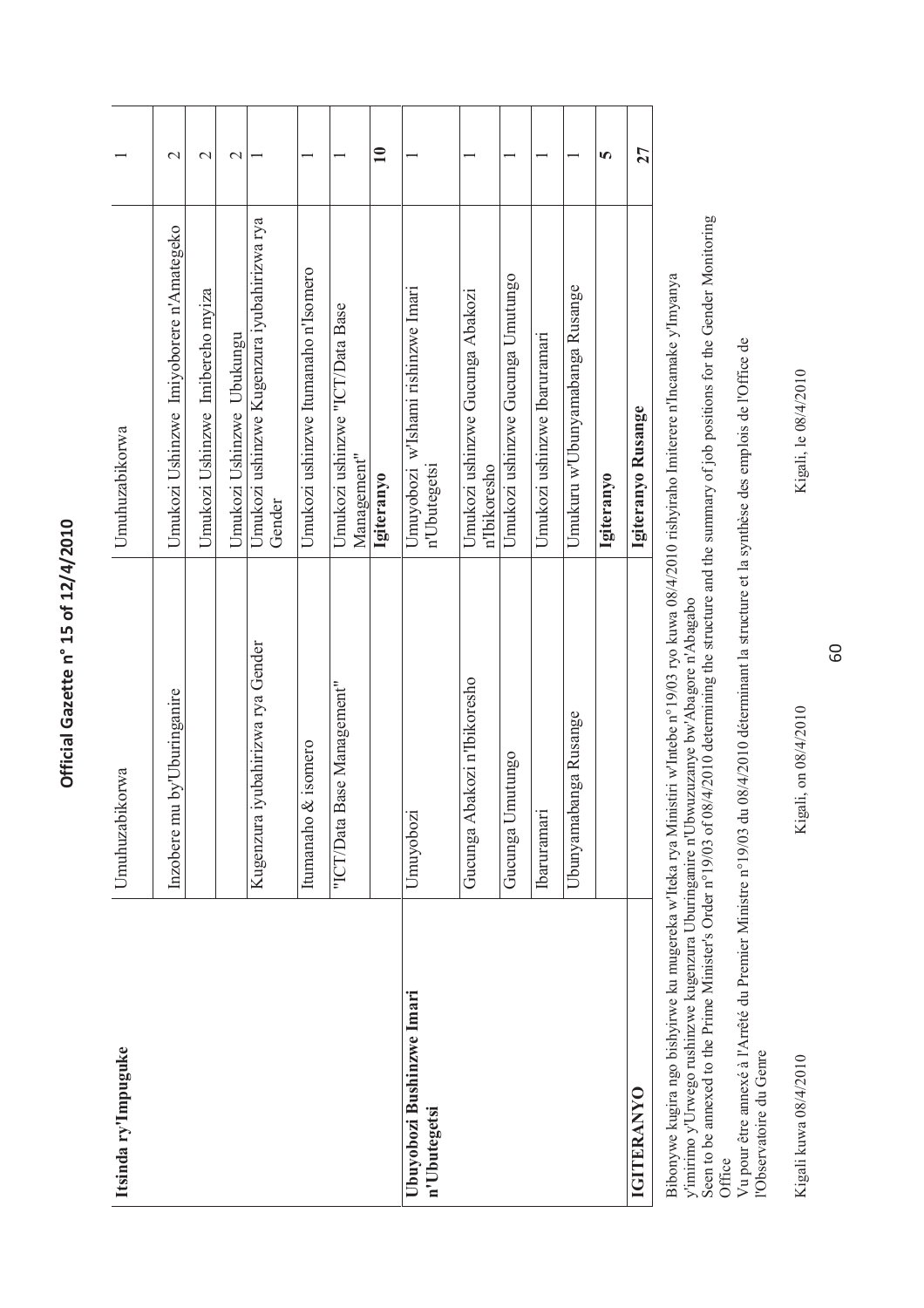| $\overline{\mathbf{e}}$ | ernarc | Ξ |
|-------------------------|--------|---|
|                         |        |   |

**MUREKEZI Anastase**  $(sé)$ 

Minisitiri w'Abakozi ba Leta n'Umurimo Bibonywe kandi bishyizweho ikirango cya Repubulika: **cya Repubulika:** 

Minisitiri w'Ubutabera/Intumwa Nkuru ya Leta Minister of Justice/Attorney General Ministre de la Justice/Garde des Sceaux **KARUGARAMA Tharcisse KARUGARAMA Tharcisse KARUGARAMA Tharcisse**   $(s\hat{e})$  (se) Minisitiri w'Ubutabera/Intumwa Nkuru ya Leta KARUGARAMA Tharcisse  $(sé)$ 

 $(s\hat{e})$  (se) MAKUZA Bernard Prime Minister  $(sé)$ 

(se)  $(s\hat{e})$ **MUREKEZI Anastase**  $(s\acute{e})$ 

**Bibonywe kandi bishyizweho ikirango Seen and sealed with the seal of the Republic: Vu et scellé du Seau de la République:**  Seen and sealed with the seal of the Republic: Minister of Public Service and Labour Minisitiri w'Abakozi ba Leta n'Umurimo Minister of Public Service and Labour

MAKUZA Bernard **MAKUZA Bernard MAKUZA Bernard MAKUZA Bernard**  Premier Ministre Minisitiri w'Intebe Prime Minister Premier Ministre  $(s\acute{e})$ 

Vu et scellé du Seau de la République: Ministre de la Fonction Publique et du Ministre de la Fonction Publique et du MUREKEZI Anastase **MUREKEZI Anastase MUREKEZI Anastase MUREKEZI Anastase**  Travail  $(s6)$ 

Ministre de la Justice/Garde des Sceaux KARUGARAMA Tharcisse  $(s\acute{e})$ 

> Minister of Justice/Attorney General KARUGARAMA Tharcisse

 $(s\acute{e})$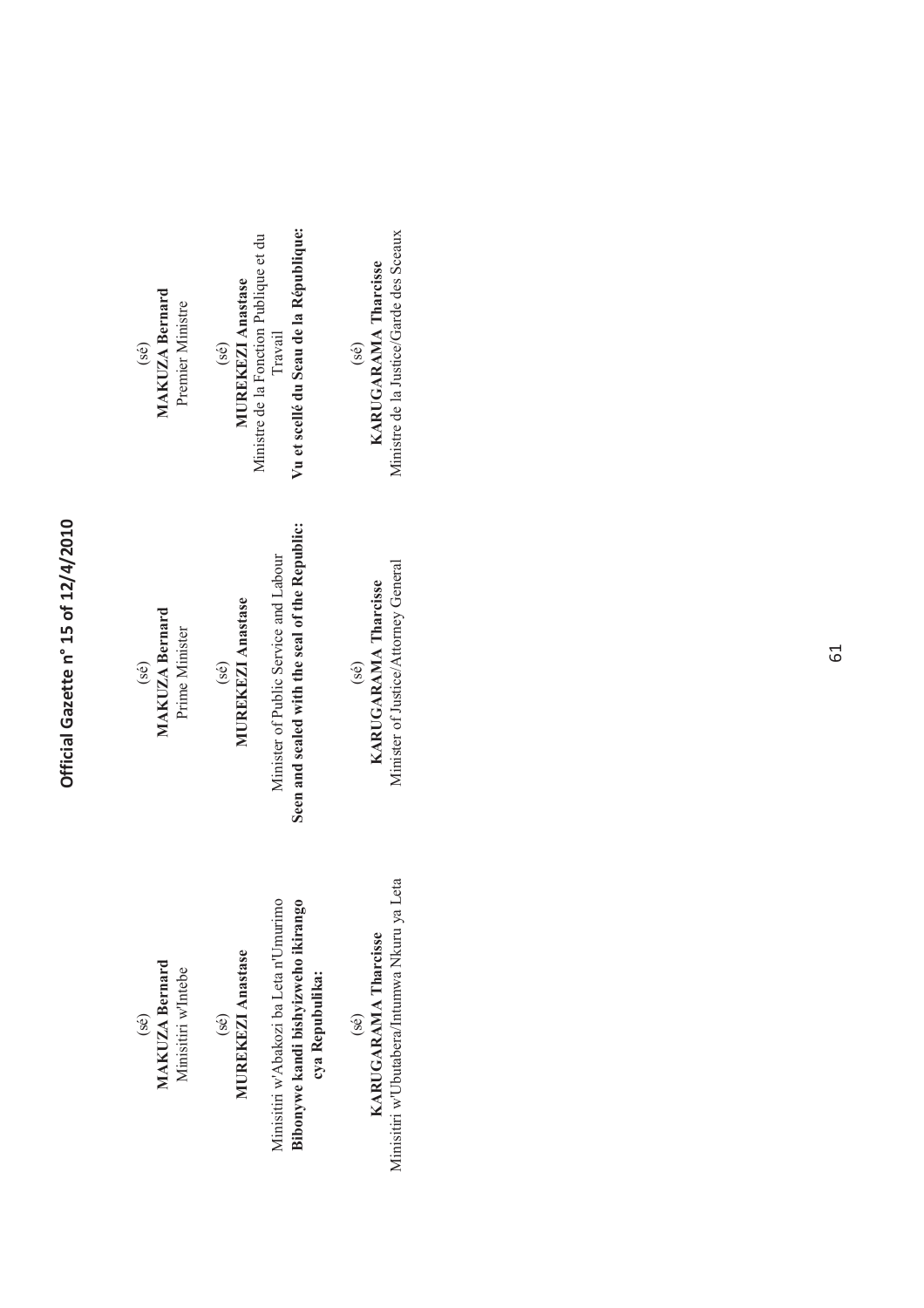|                                                                                         | GENDER MONITOR                                                                                                                    | ING OFFICE (GMO)- SUMMARY OF JOB POSITIONS                                                          |                       |
|-----------------------------------------------------------------------------------------|-----------------------------------------------------------------------------------------------------------------------------------|-----------------------------------------------------------------------------------------------------|-----------------------|
| <b>Administrative Unit</b>                                                              | <b>Job Title</b>                                                                                                                  | Title of job positions linked to the job                                                            | Proposed              |
|                                                                                         |                                                                                                                                   |                                                                                                     | Positions<br>Job      |
| Office of the Chief Gender                                                              | Chief Gender Monitor                                                                                                              | Chief Gender Monitor of GMO                                                                         |                       |
| Monitor                                                                                 | Gender Advisor                                                                                                                    | Gender Advisor                                                                                      |                       |
|                                                                                         | Administrative Assistant                                                                                                          | Administrative Assistant                                                                            |                       |
|                                                                                         |                                                                                                                                   | Sub-total                                                                                           | 3                     |
| Gender Monitor in charge of<br>Office of the Deputy Chief<br><b>Gender Promotion</b>    | Deputy Chief Gender Monitor in charge of<br>Gender Promotion                                                                      | Deputy Chief Gender Monitor in charge of<br>Gender Promotion                                        |                       |
|                                                                                         | Administrative Assistant                                                                                                          | Administrative Assistant                                                                            |                       |
|                                                                                         |                                                                                                                                   | Sub-total                                                                                           | $\mathbf{\mathbf{z}}$ |
| Gender Monitor in charge of<br>Gender of Fighting Against<br>Office of the Deputy Chief | Deputy Chief Gender Monitor in charge of of<br>Fighting Against Gender Based Violence<br>Violence and Injustice<br>anGender Based | Fighting Against Gender Based Violence and<br>Deputy Chief Gender Monitor in charge of<br>Injustice |                       |
| Gender Based Violence an<br>Injustice                                                   | Administrative Assistant                                                                                                          | Administrative Assistant                                                                            |                       |
|                                                                                         |                                                                                                                                   | Sub-total                                                                                           | $\mathbf{\mathbf{z}}$ |
| <b>Gender Monitoring Unit</b>                                                           | Unit Coordination                                                                                                                 | Coordinator                                                                                         |                       |
| (Pool of Experts)                                                                       | Gender Specialist                                                                                                                 | Legal and Governance                                                                                | $\mathcal{L}$         |
|                                                                                         | Gender Specialist                                                                                                                 | Social                                                                                              | $\mathbf 2$           |
|                                                                                         | Gender Specialist                                                                                                                 | Economic                                                                                            | $\mathrel{\sim}$      |
|                                                                                         | GBV-Monitoring                                                                                                                    | GBV-Monitor                                                                                         |                       |

# GENDER MONITORING OFFICE (GMO)- SUMMARY OF JOB POSITIONS

62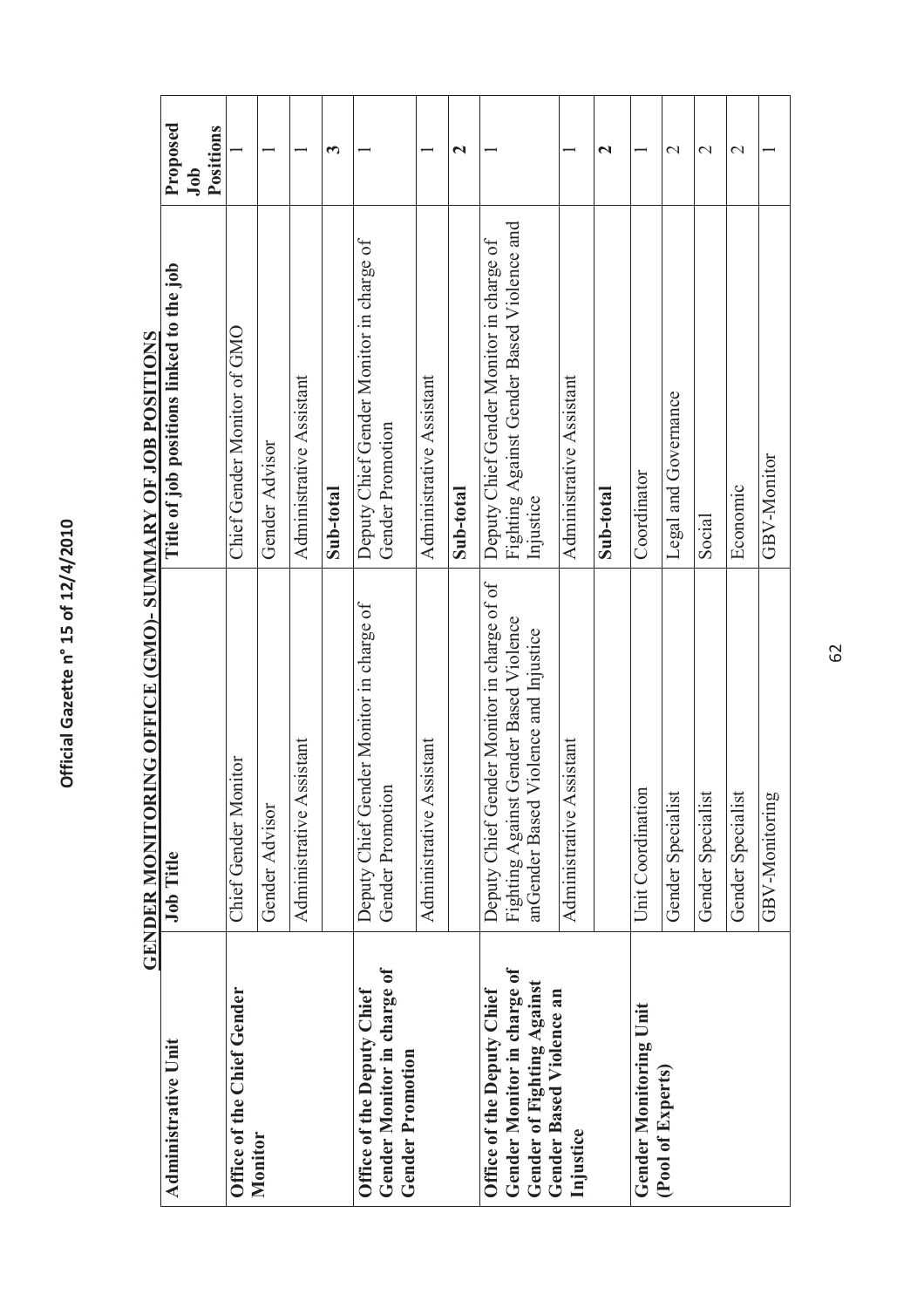|                                                                                                                  | Communication and documentation                                                                                                                                                                                                         | Communication Specialist                                                       |               |
|------------------------------------------------------------------------------------------------------------------|-----------------------------------------------------------------------------------------------------------------------------------------------------------------------------------------------------------------------------------------|--------------------------------------------------------------------------------|---------------|
|                                                                                                                  | anagement<br>ICT/Data Base M                                                                                                                                                                                                            | ICT/Data Base Manager                                                          |               |
|                                                                                                                  |                                                                                                                                                                                                                                         | Sub-total                                                                      | $\mathbf{10}$ |
| <b>Executive Secretariat</b>                                                                                     | Executive Secretary                                                                                                                                                                                                                     | Executive Secretary                                                            |               |
|                                                                                                                  | Legal Advisor                                                                                                                                                                                                                           | Legal Advisor                                                                  |               |
|                                                                                                                  | Procurement                                                                                                                                                                                                                             | Procurement Officer                                                            |               |
|                                                                                                                  | Administrative Assistant                                                                                                                                                                                                                | Administrative Assistant                                                       |               |
|                                                                                                                  | Planning, Monitoring & Evaluation                                                                                                                                                                                                       | Planning, M & E Specialist                                                     |               |
|                                                                                                                  |                                                                                                                                                                                                                                         | Sub-total                                                                      | m             |
| Finance and Administration                                                                                       | Director                                                                                                                                                                                                                                | Director of Unit                                                               |               |
| Unit                                                                                                             | & Logistics<br>Human Resource                                                                                                                                                                                                           | Human Resource & Logistics Officer                                             |               |
|                                                                                                                  | <b>Budget Management</b>                                                                                                                                                                                                                | <b>Budget Manager</b>                                                          |               |
|                                                                                                                  | Accounting                                                                                                                                                                                                                              | Accountant                                                                     |               |
|                                                                                                                  | Central Secretariat                                                                                                                                                                                                                     | Head of Central Secretariat                                                    |               |
|                                                                                                                  |                                                                                                                                                                                                                                         | Sub-total                                                                      | 5             |
| TOTAL                                                                                                            |                                                                                                                                                                                                                                         | <b>General Total</b>                                                           | 27            |
| Seen to be annexed to the Prime Minister's Order n°19/03 of 08/4                                                 | Bibonywe kugira ngo bishyirwe ku mugereka w'Iteka rya Ministiri w'Intebe n°19/03 ryo kuwa 08/4/2010 rishyiraho Imiterere n'Incamake y'Imyanya<br>y'imirimo y'Urwego rushinzwe kugenzura Uburinganire n'Ubwuzuzanye bw'Abagore n'Abagabo | 2010 determining the structure and the summary of job positions for the Gender |               |
| Vu pour être annexé à l'Arrêté du Premier Ministre n°19/03 du 08<br>l'Observatoire du Genre<br>Monitoring Office |                                                                                                                                                                                                                                         | /4/2010 déterminant la structure et la synthèse des emplois de l'Office de     |               |

63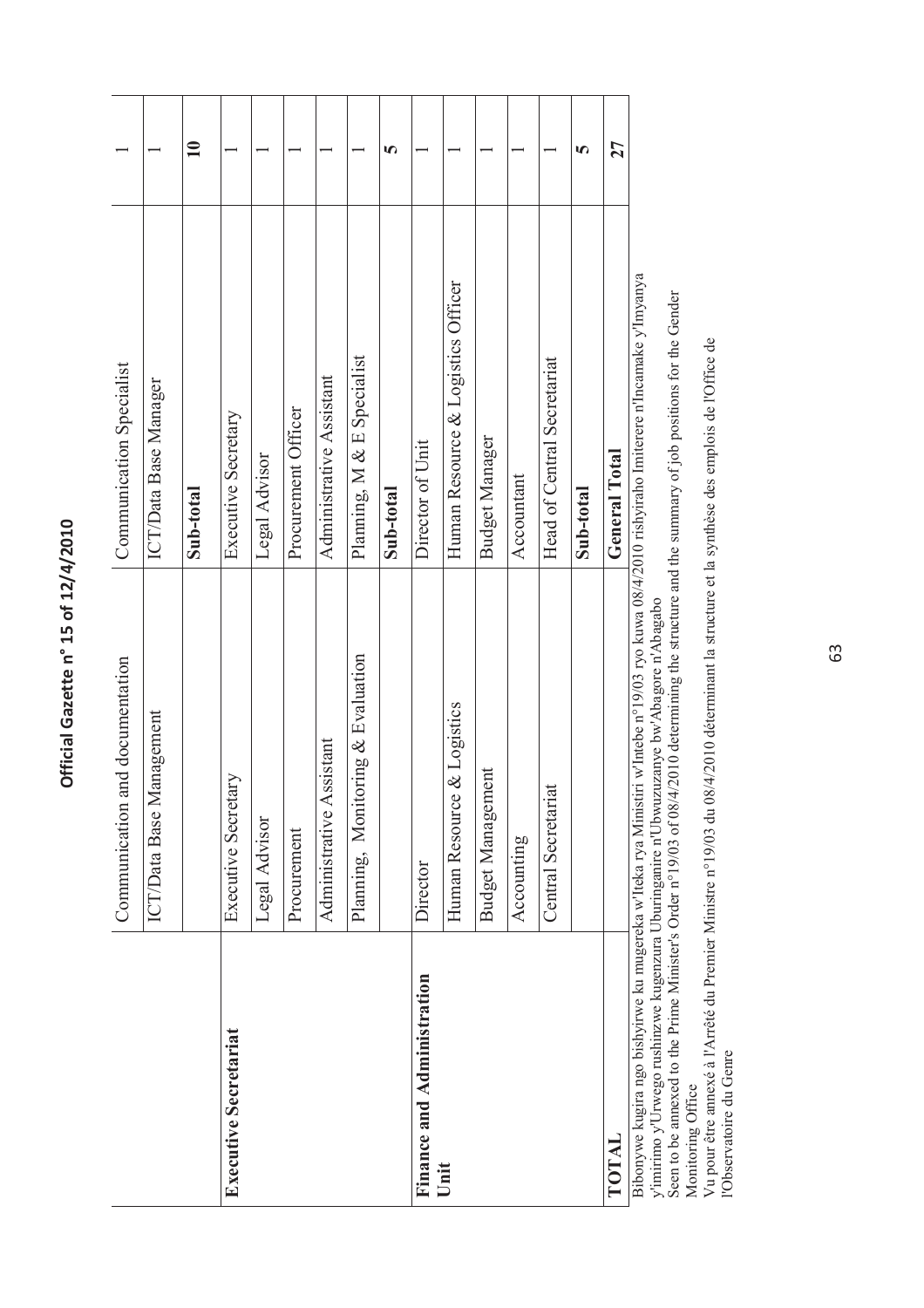| Kigali, kuwa 08/4/2010                                                                  | Kigali, on 08/4/2010                                                                         | Kigali, le 08/4/2010                                                           |
|-----------------------------------------------------------------------------------------|----------------------------------------------------------------------------------------------|--------------------------------------------------------------------------------|
| <b>MAKUZA Bernard</b><br>Minisitiri w'Intebe<br>$(\hat{\mathsf{se}})$                   | <b>MAKUZA Bernard</b><br>Prime Minister<br>$(\overline{\mathsf{se}})$                        | <b>MAKUZA Bernard</b><br>Premier Ministre<br>$(\hat{\mathsf{se}})$             |
| Minisitiri w'Abakozi ba Leta n'Umurimo<br><b>MUREKEZI Anastase</b><br>(sé)              | Minister of Public Service and Labour<br><b>MUREKEZI Anastase</b><br>$($ sé $)$              | Ministre de la Fonction Publique et du Travail<br>MUREKEZI Anastase<br>(sé)    |
| Bibonywe kandi bishyizweho Ikirango<br>cya Repubulika:                                  | Seen and sealed with the Seal of the Republic:                                               | Vu et scellé du Sceau de la République:                                        |
| eta<br>Minisitiri w'Ubutabera/Intumwa Nkuru ya L<br><b>KARUGARAMA Tharcisse</b><br>(sé) | Minister of Justice/Attorney General<br><b>KARUGARAMA Tharcisse</b><br>$(\dot{\mathsf{se}})$ | Ministre de la Justice/Garde des Sceaux<br><b>KARUGARAMA Tharcisse</b><br>(sé) |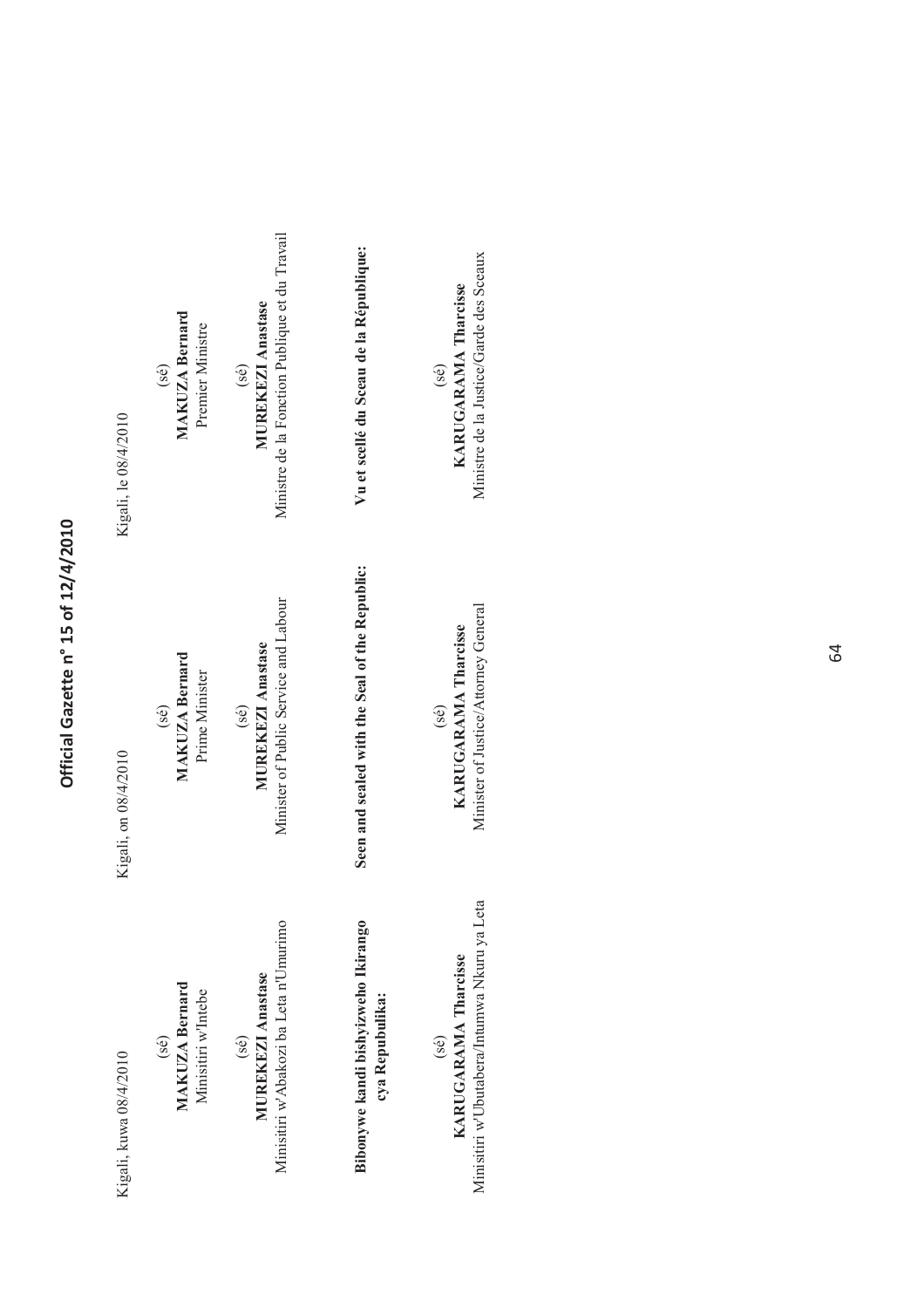## OBSERVATOIRE DU GENRE - SYNTHESE DES EMPLOIS **OBSERVATOIRE DU GENRE - SYNTHESE DES EMPLOIS**

| Unité Administrative                                                                                 | $\overline{2}$<br>Titre de l'empl       | Poste lié à l'emploi                                                                                                 | Nombre de             |
|------------------------------------------------------------------------------------------------------|-----------------------------------------|----------------------------------------------------------------------------------------------------------------------|-----------------------|
| Cabinet de l'Observateur en Chef                                                                     | Chef du Genre<br>Observateur en         | Observateur en Chef du Genre                                                                                         | postes                |
| du Genre                                                                                             | Conseiller en Genre                     | Conseiller en Genre                                                                                                  |                       |
|                                                                                                      | Assistant Administratif                 | Assistant Administratif                                                                                              |                       |
|                                                                                                      |                                         | Sous-total                                                                                                           | ొ                     |
| Cabinet de l'Observateur en Chef<br>Adjoint du Genre chargé de la                                    | Chef Adjoint du Genre<br>Observateur en | Observateur en Chef Adjoint du genre<br>chargé de la Promotion du Genre                                              |                       |
| <b>Promotion du Genre</b>                                                                            | Assistant Administratif                 | Assistant Administratif                                                                                              |                       |
|                                                                                                      |                                         | Sous-total                                                                                                           | $\mathbf{\mathbf{z}}$ |
| Cabinet de l'Observateur en Chef<br>combattre contre l'Injustice et la<br>Adjoint du Genre chargé de | Chef Adjoint du Genre<br>Observateur en | chargé de Combattre contre l'Injustice et la<br>Observateur en Chef Adjoint du Genre<br>Violence Basées sur le Genre |                       |
| Violence Basées sur le Genre                                                                         | Assistant Administratif                 | Assistant Administratif                                                                                              |                       |
|                                                                                                      |                                         | Sous-total                                                                                                           | $\mathbf{\mathbf{C}}$ |
| Secrétariat Exécutif                                                                                 | Secrétaire Exécutif                     | Secrétaire Exécutif                                                                                                  |                       |
|                                                                                                      | Conseiller Juridique                    | Conseiller Juridique                                                                                                 |                       |
|                                                                                                      | Approvisionnement                       | Professionel chargé d'Approvisionnement                                                                              |                       |
|                                                                                                      | Planification, Suivi & Evaluation       | Professionel chargé de la Planification,<br>Suivi & Evaluation                                                       |                       |
|                                                                                                      | Assistant Administratif                 | Assistant Administratif                                                                                              |                       |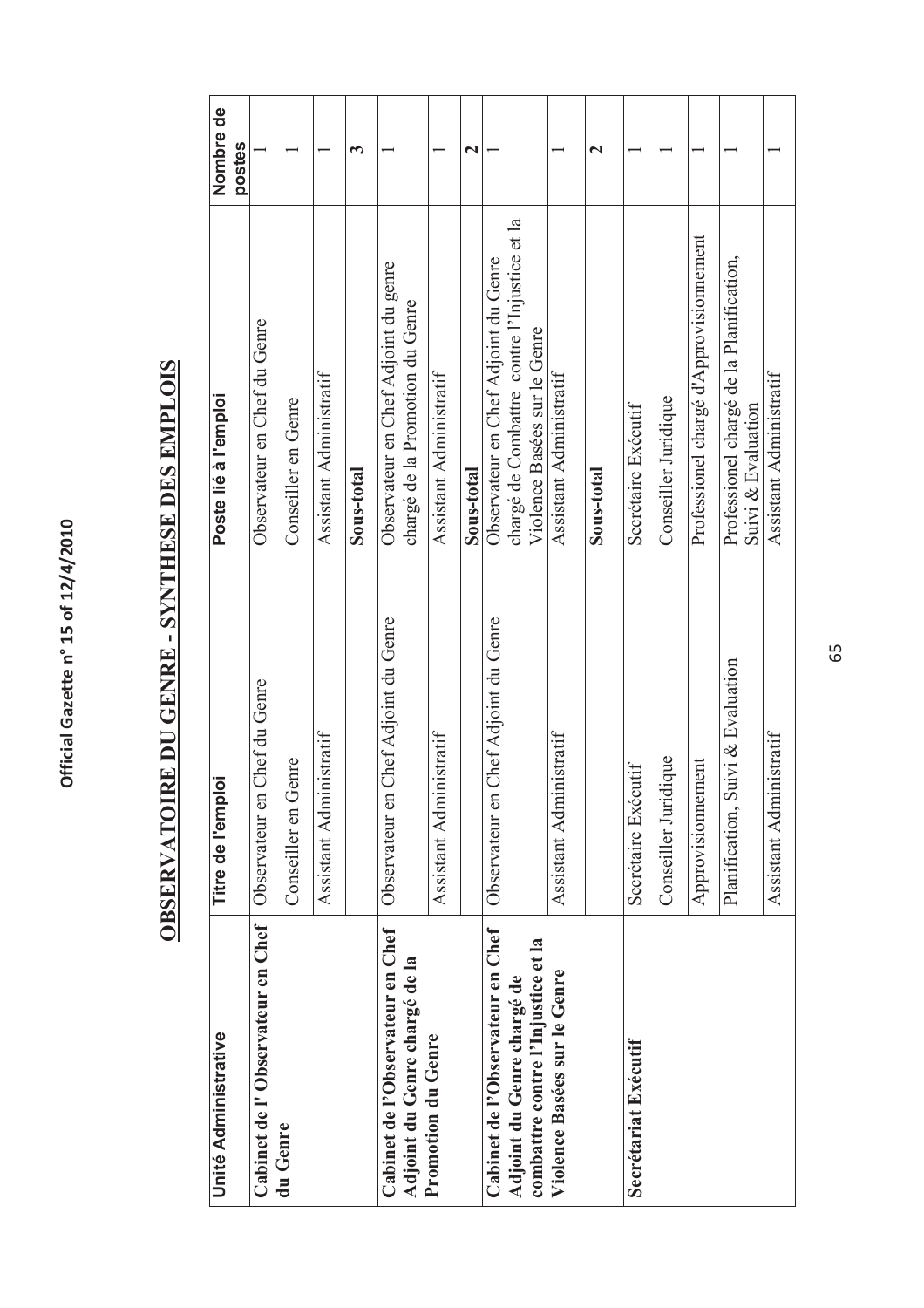| ľ      |
|--------|
|        |
|        |
|        |
|        |
|        |
|        |
|        |
|        |
|        |
|        |
| t<br>J |
|        |
| í<br>ì |
|        |
|        |
| 。<br>2 |
|        |
|        |
|        |
| į      |
|        |
|        |
|        |
|        |
|        |
|        |
|        |
|        |
|        |
|        |
|        |
|        |
|        |

|                                |                                    | Sub-total                                                    | m                       |
|--------------------------------|------------------------------------|--------------------------------------------------------------|-------------------------|
| Pool des xperts                | Coordination                       | Coordinateur                                                 |                         |
|                                | Spécialiste en matière du Genre    | Spécialiste chargé des Affaires Juridiques et<br>Gouvernance | $\overline{\mathsf{N}}$ |
|                                |                                    | Spécialiste chargé des Affaires Sociales                     | $\mathrel{\sim}$        |
|                                |                                    | Spécialiste chargé des Affaires<br>Economiques               | $\mathcal{L}$           |
|                                | Suivi                              | Spécialiste chargé du Suivi de GBV                           |                         |
|                                | Communication et Documentation     | Spécialiste chargé de la Communication et<br>Documentation   |                         |
|                                | bases de données<br>ICT/Gestion de | Professionel chargé d'ICT/Gestion de bases<br>de données     |                         |
|                                |                                    | Sous-total                                                   | $\blacksquare$          |
| Unité Finance & Administration | Directeur                          | Directeur de l'Unité Finance &<br>Administration             |                         |
|                                | & Logistique<br>Gestion des RH     | Gestionnaire des RH & Logistique                             |                         |
|                                | Gestion des Crédits                | Gestionnaire des Crédits                                     |                         |
|                                | Comptabilité                       | Comptable                                                    |                         |
|                                | Secrétariat Central                | Secrétaire au Secrétariat Central                            |                         |
|                                |                                    | Sous-total                                                   | 5                       |
| TOTAL                          |                                    | <b>Total General</b>                                         | 27                      |

Bibonywe kugira ngo bishyirwe ku mugereka w'Iteka rya Ministiri w'Intebe n°19/03 ryo kuwa 08/4/2010 rishyiraho Imiterere n'Incamake y'Imyanya<br>y'imirimo y'Urwego rushinzwe kugenzura Uburinganire n'Ubwuzuzanye bw'Abagore n'A Bibonywe kugira ngo bishyirwe ku mugereka w'Iteka rya Ministiri w'Intebe n°19/03 ryo kuwa 08/4/2010 rishyiraho Imiterere n'Incamake y'Imyanya y'imirimo y'Urwego rushinzwe kugenzura Uburinganire n'Ubwuzuzanye bw'Abagore n'Abagabo

Seen to be annexed to the Prime Minister's Order n°19/03 of 08/4/2010 determining the structure and the summary of job positions for the Gender Monitoring Office

Vu pour être annexé à l'Arrêté du Premier Ministre n°19/03 du 08/4/2010 déterminant la structure et la synthèse des emplois de l'Office de Vu pour être annexé à l'Arrêté du Premier Ministre n°19/03 du 08/4/2010 déterminant la structure et la synthèse des emplois de l'Office de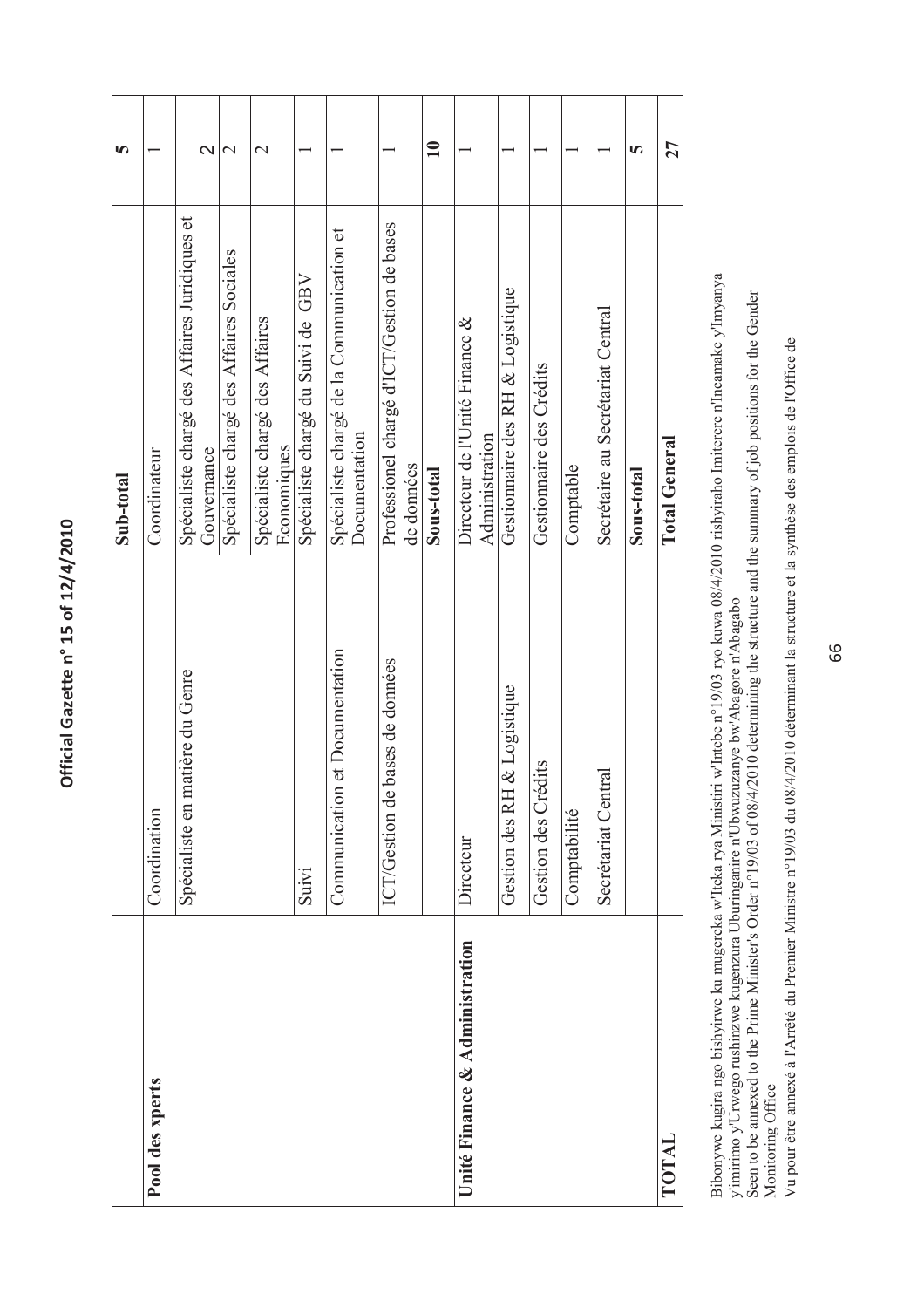| Observatoire du Genre | Cigali, kuwa 08/4/2010 |
|-----------------------|------------------------|

Kigali, on 08/4/2010

Kigali, le 08/4/2010 Kigali, kuwa 08/4/2010 Kigali, on 08/4/2010 Kigali, on 08/4/2010 Kigali, on 08/4/2010 Kigali, le 08/4/2010 Kigali, le 08/4/2010

**MAKUZA Bernard MAKUZA Bernard MAKUZA Bernard**  Minisitiri w'Intebe Prime Minister Premier Ministre (sé)  $(s\hat{e})$ **MAKUZA Bernard** Minisitiri w'Intebe  $(s\acute{e})$ 

 $(s\acute{e})$ 

**MUREKEZI Anastase MUREKEZI Anastase MUREKEZI Anastase**  Minisitiri w'Abakozi ba Leta n'Umurimo MUREKEZI Anastase

**cya Repubulika:** 

cya Repubulika:

Bibonywe kandi bishyizweho Ikirango

(sé)  $(s\hat{e})$ MUREKEZI Anastase  $(sé)$ 

**MAKUZA Bernard** Prime Minister

 $(s\acute{e})$ 

Minisitiri w'Abakozi ba Leta n'Umurimo Minister of Public Service and Labour Ministre de la Fonction Publique et du Travail Minister of Public Service and Labour

Ministre de la Fonction Publique et du Travail

MUREKEZI Anastase

 $(s6)$ 

**MAKUZA Bernard** Premier Ministre

 $(sé)$ 

Vu et scellé du Sceau de la République: **Bibonywe kandi bishyizweho Ikirango Seen and sealed with the Seal of the Republic: Vu et scellé du Sceau de la République:** 

Seen and sealed with the Seal of the Republic:

**KARUGARAMA Tharcisse KARUGARAMA Tharcisse KARUGARAMA Tharcisse**  (sé)  $(s\hat{e})$ KARUGARAMA Tharcisse  $(s\acute{e})$ 

Minister of Justice/Attorney General

Minisitiri w'Ubutabera/Intumwa Nkuru ya

Leta

Minisitiri w'Ubutabera/Intumwa Nkuru ya

KARUGARAMA Tharcisse

 $(sé)$ 

 $(sé)$ 

KARUGARAMA Tharcisse

Leta Minister of Justice/Attorney General Ministre de la Justice/Garde des Sceaux Ministre de la Justice/Garde des Sceaux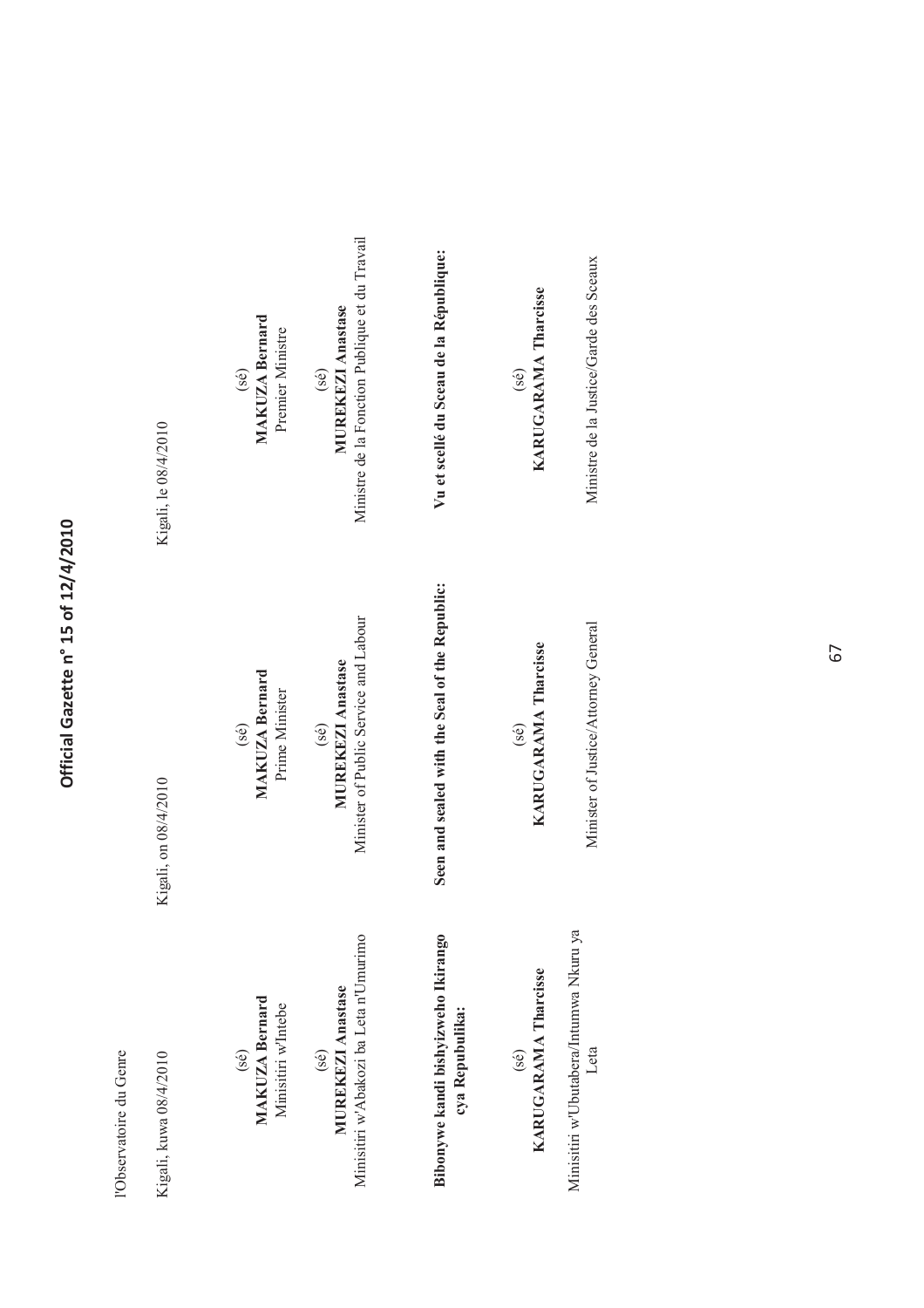### **URWEGO RUSHINZWE KUGENZURA IYUBAHIRIZWA RY'UBURINGANIRE N'UBWUZUZANYE BW'ABAGORE**  URWEGO RUSHINZWE KUGENZURA IYUBAHIRIZWA RY'UBURINGANIRE N'UBWUZUZANYE BW'ABAGORE N' ABAGABO - IMBONERAHAMWE Y'INZEGO Z'IMIRIMO **N' ABAGABO – IMBONERAHAMWE Y'INZEGO Z'IMIRIMO**

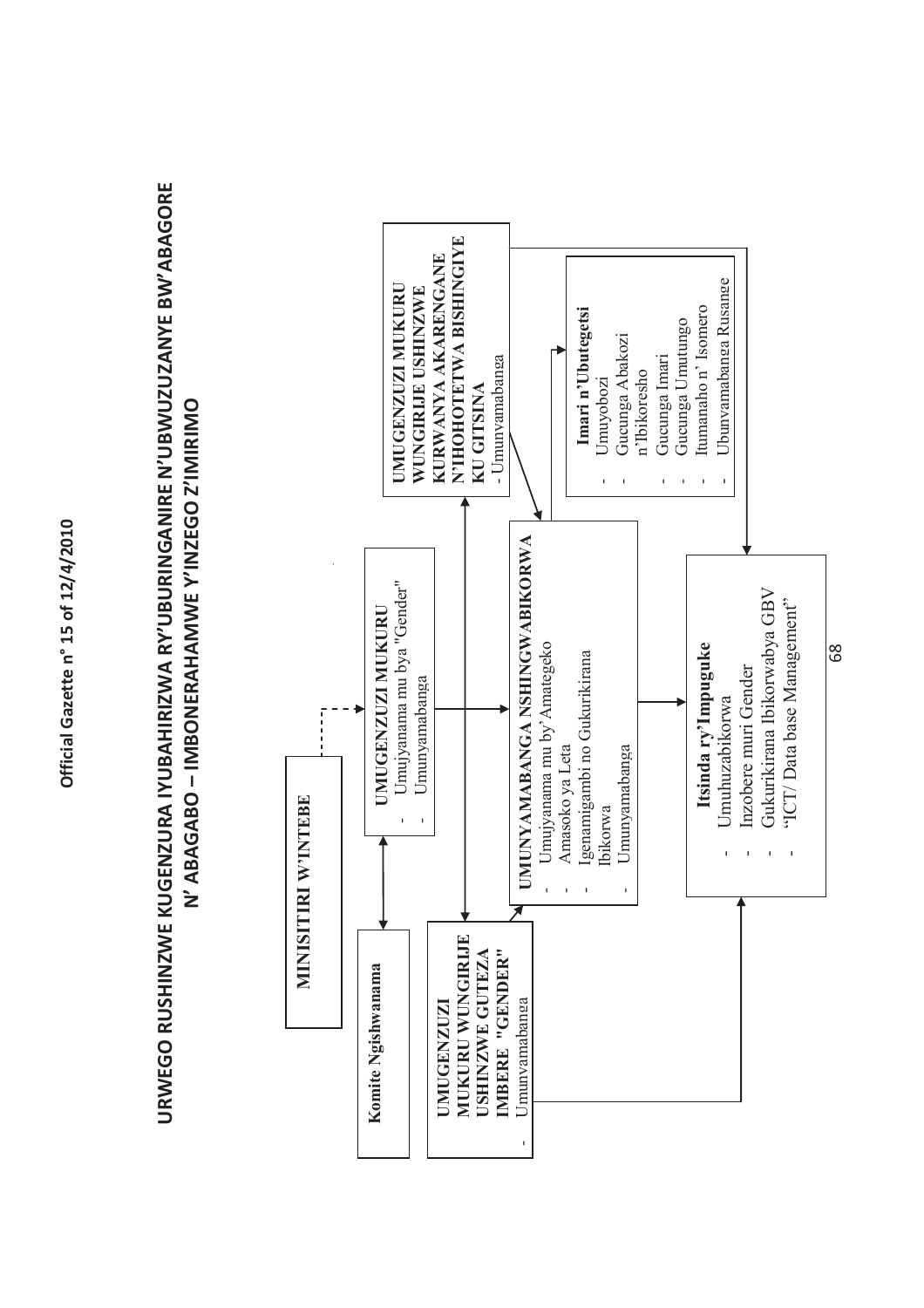## **GENDER MONITORING OFFICE - ORGANISATIONAL CHART**  GENDER MONITORING OFFICE - ORGANISATIONAL CHART